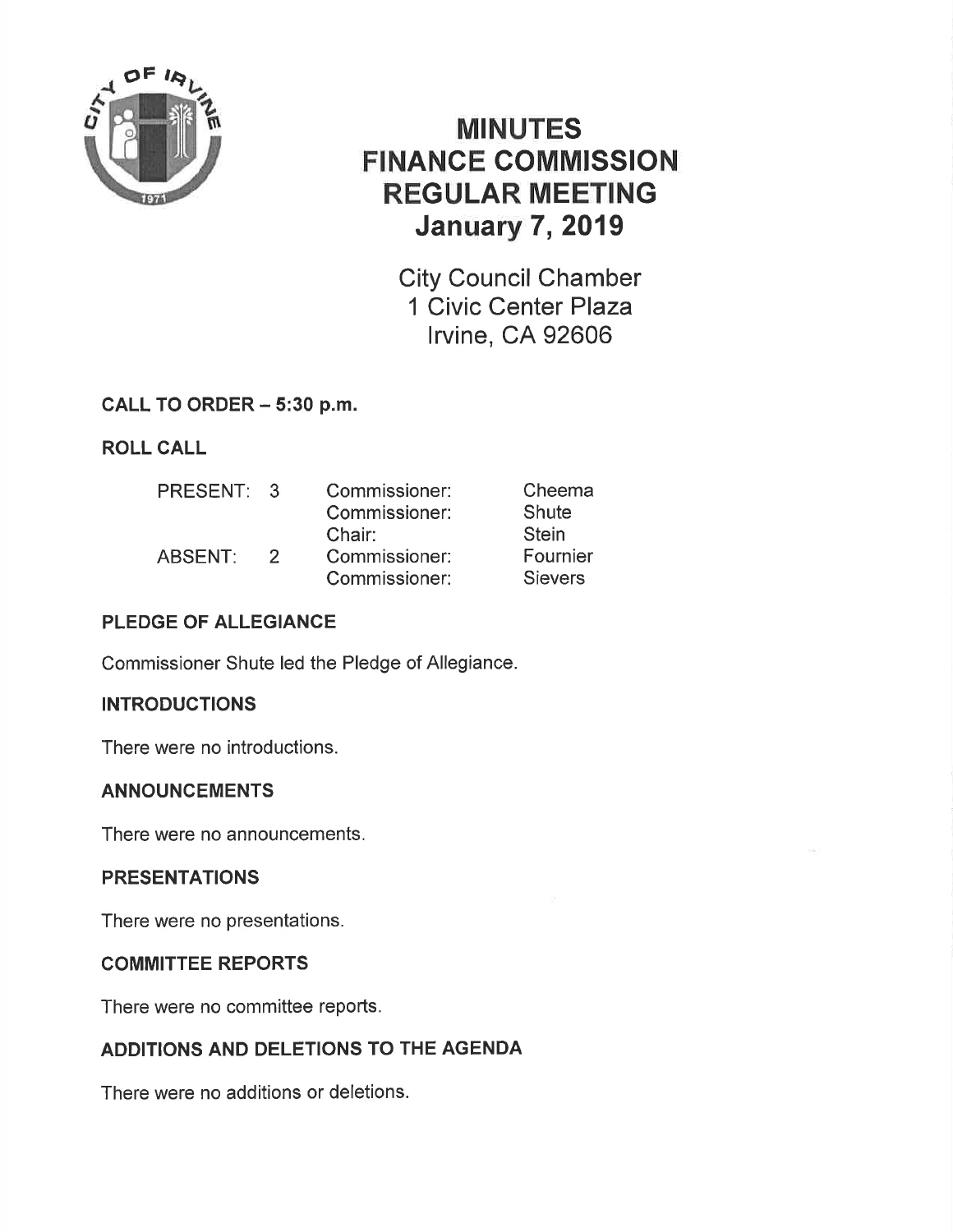#### PUBLIC COMMENTS

There were no public comments.

#### REORGANIZATION OF THE FINANCE COMMISSION

1) Kristin Griffith, Director of Administrative Services, declared the nominations open for chairperson and called for the commission vote.

AGTION: Moved by commissioner shute to nominate Gommissioner Stein as Chairperson of the Finance Gommission, seconded by Gommissionei Gheema, and unanimously carried by those members present.

Newly re-elected Chair Stein declared nominations open for Vice Chair and called for the Commission vote. 2)

#### ACTION: Moved by Chair Stein to nominate Commissioner Shute as Vice Chair of the Finance Commission, seconded by Commissioner Gheema, and unanimously carried by those members present.

Selection of Finance Commission representative to City Committee: Chair Stein declared nominations open for a representative to the City's Investment Advisory Committee and called for the Commission vote. 3)

AGTION: Moved by Ghair Stein to nominate Commissioner Fournier as representative to the Investment Advisory Committee, seconded by Commissioner Shute, and unanimously carried by those members present.

## RECESS THE FINANCE COMMISSION MEETING TO THE IRVINE PUBLIC FACILITIES CORPORATION ANNUAL MEETING

Chair Stein recessed the Finance Commission meeting at 5:34 p.m.

#### RECONVENE THE FINANCE COMMISSION MEETING

Chair Stein reconvened the Finance Commission meeting at 5:39 p.m.

#### COMMISSION BUSINESS

1. MINUTES

## ACTION: Moved by Vice Chair Shute, seconded by Ghair Stein, to:

Approve the minutes of a regular meeting of the Finance Commission held on November 19,2018.